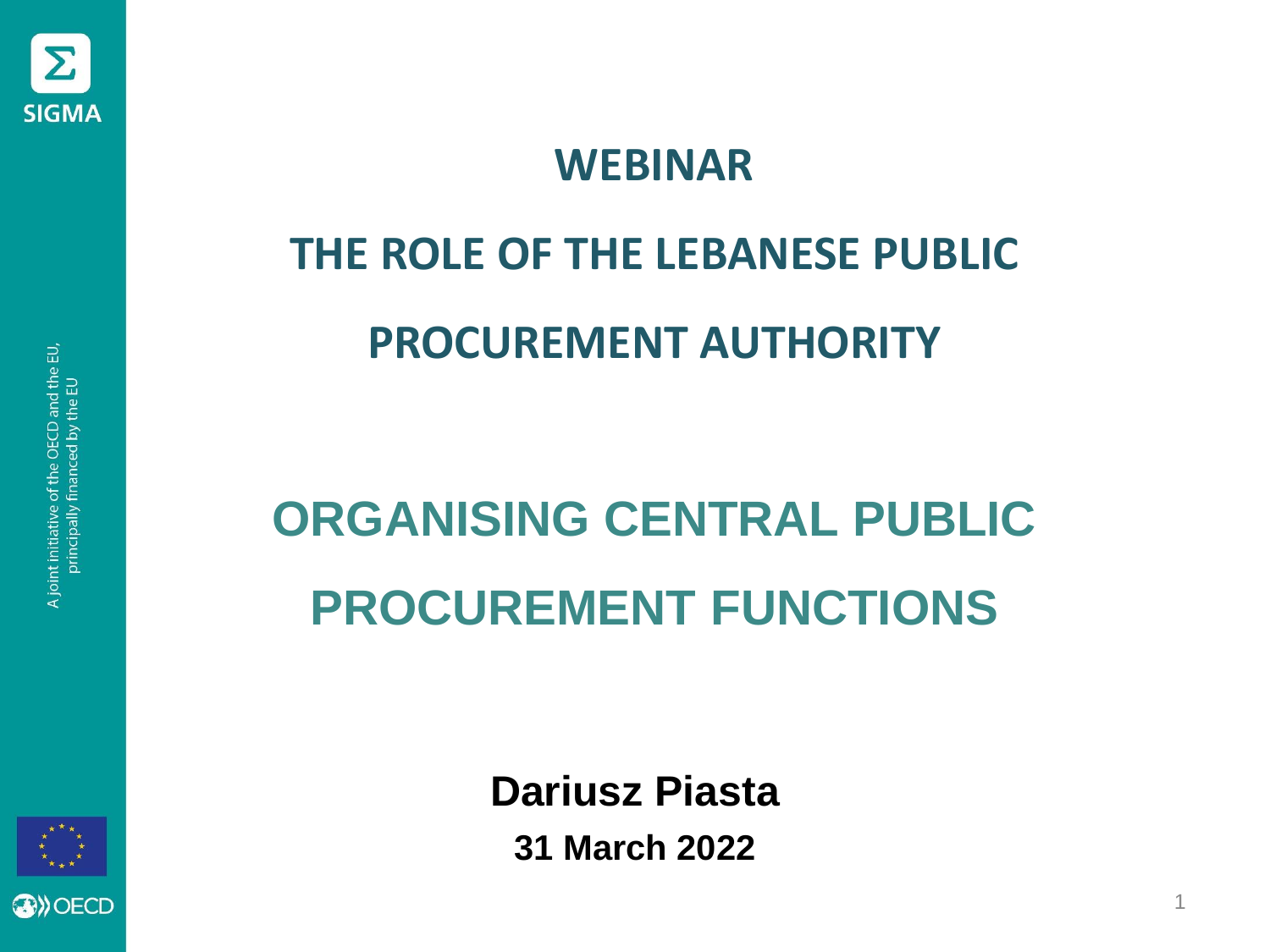

- **Organization of the procurement system:** policy making, strategy, design and implementation of rules and tools, provision of practical support to contracting authorities and economic operators and control/monitoring of public procurement operations – role of **PPAs.**
- **Review of procurement:** the legal review of complaints submitted by economic operators – role of specialist review bodies, tribunals or courts.
- **Conduct of centralised procurement –** role of central purchasing bodies, which may either have a general remit or be specialist procurers in particular sectors.
- **Other functions:** inspection, protection of competition, fight with corruption – role of state audit institutions, financial inspectors, anti-corruption bodies and anti-monopoly bodies.

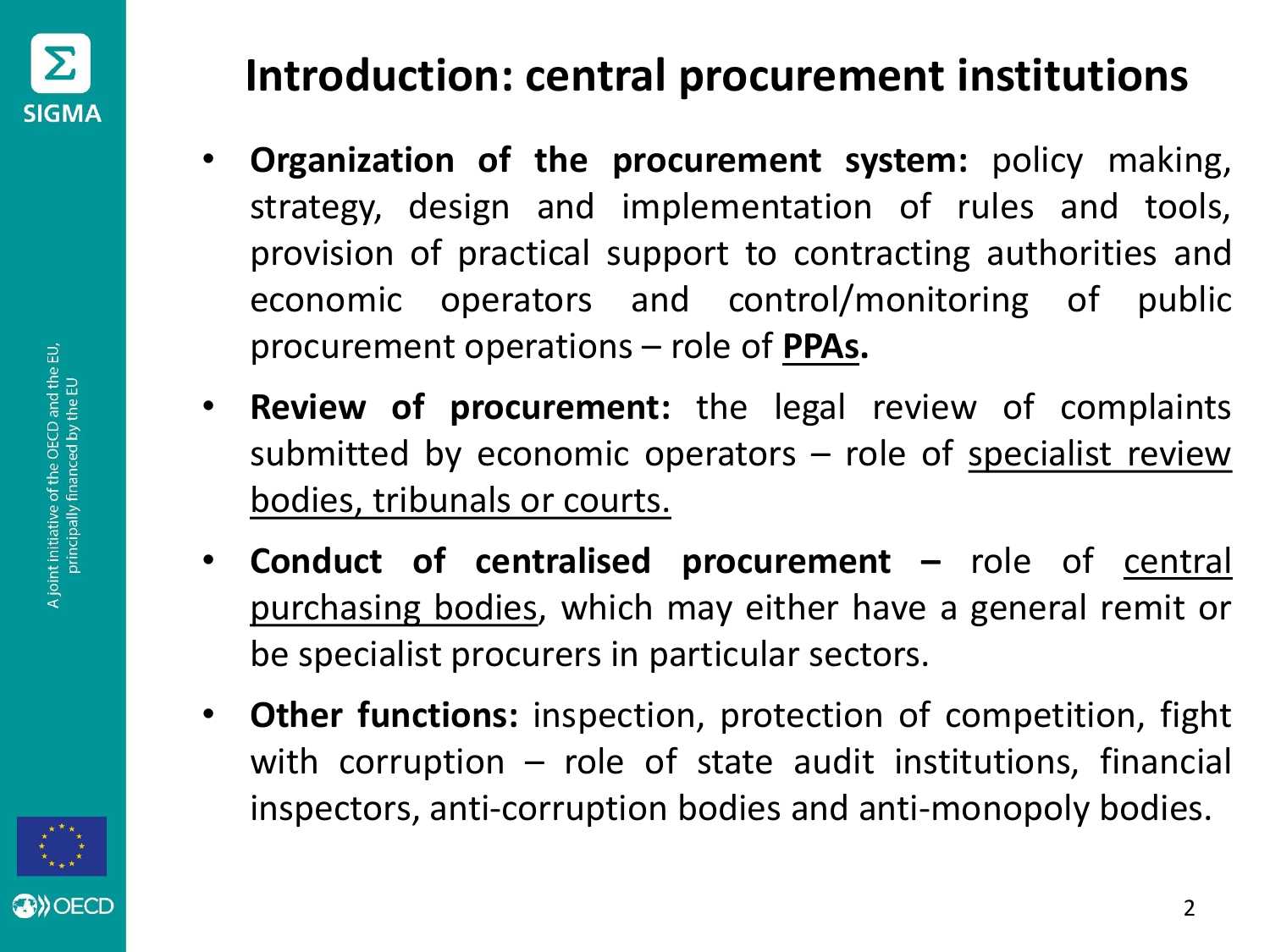

### **Role of PPAs as policy makers and designers of the system**

- to ensure that the system functions properly with sufficient level of integrity.
- to initiate, design, implement and monitor public procurement policy and to be responsible for all aspects of the policy and be able to respond to changing priorities and needs.
- to ensure that procurement delivers sustainable, socially responsible and innovative solutions.

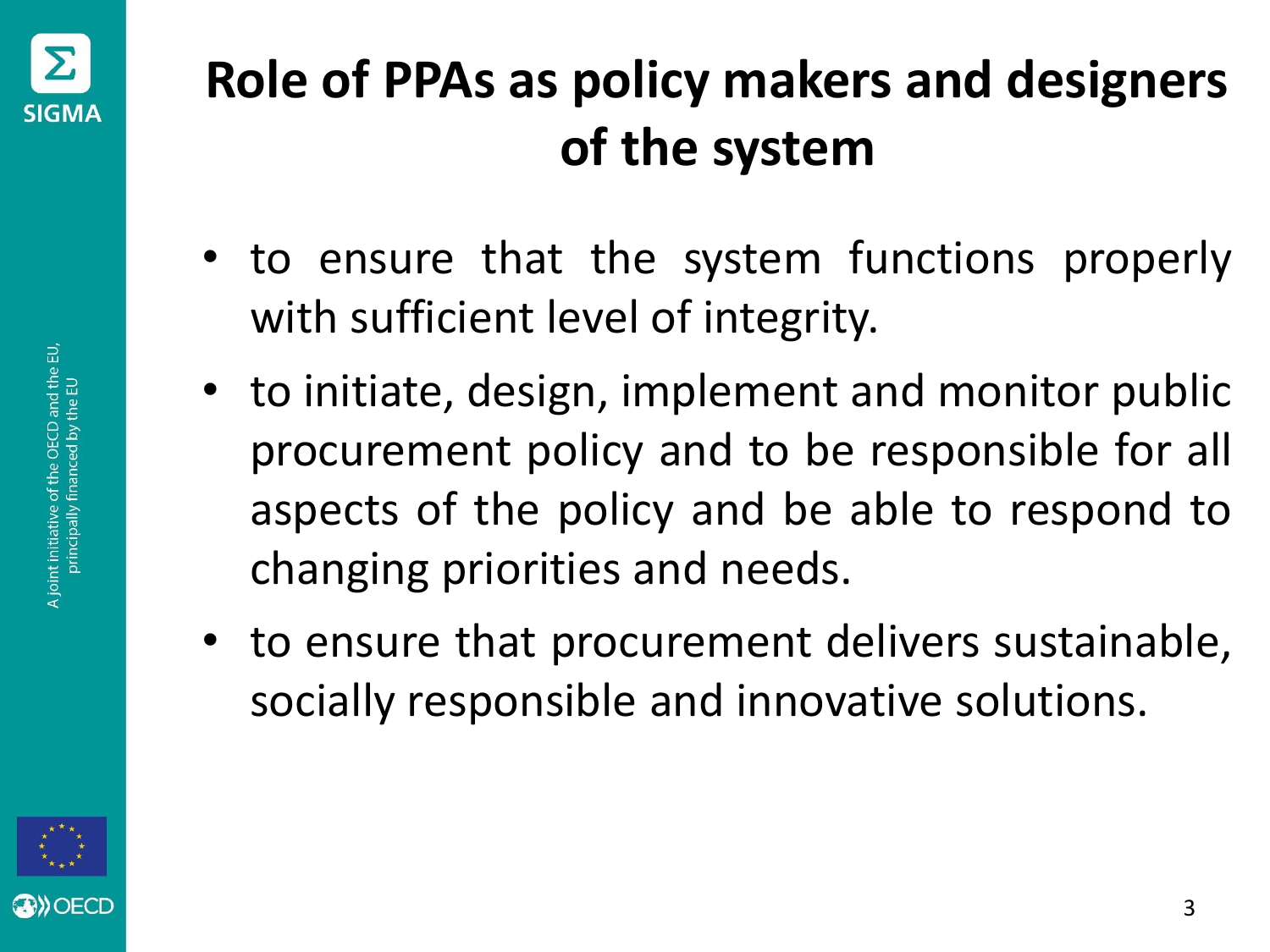

- In the majority of countries in Europe, a central public procurement authority (PPA) is positioned within the government as separate office or agency subordinated to the prime minister or a minister (economy or finance) or as a unit within a ministry (with clearly defined roles).
- One exception is Hungary, where the public procurement body reports to the Parliament. However, even in this case, the crucial role in regulating the public procurement system is in fact played by the Office of Prime Minister.

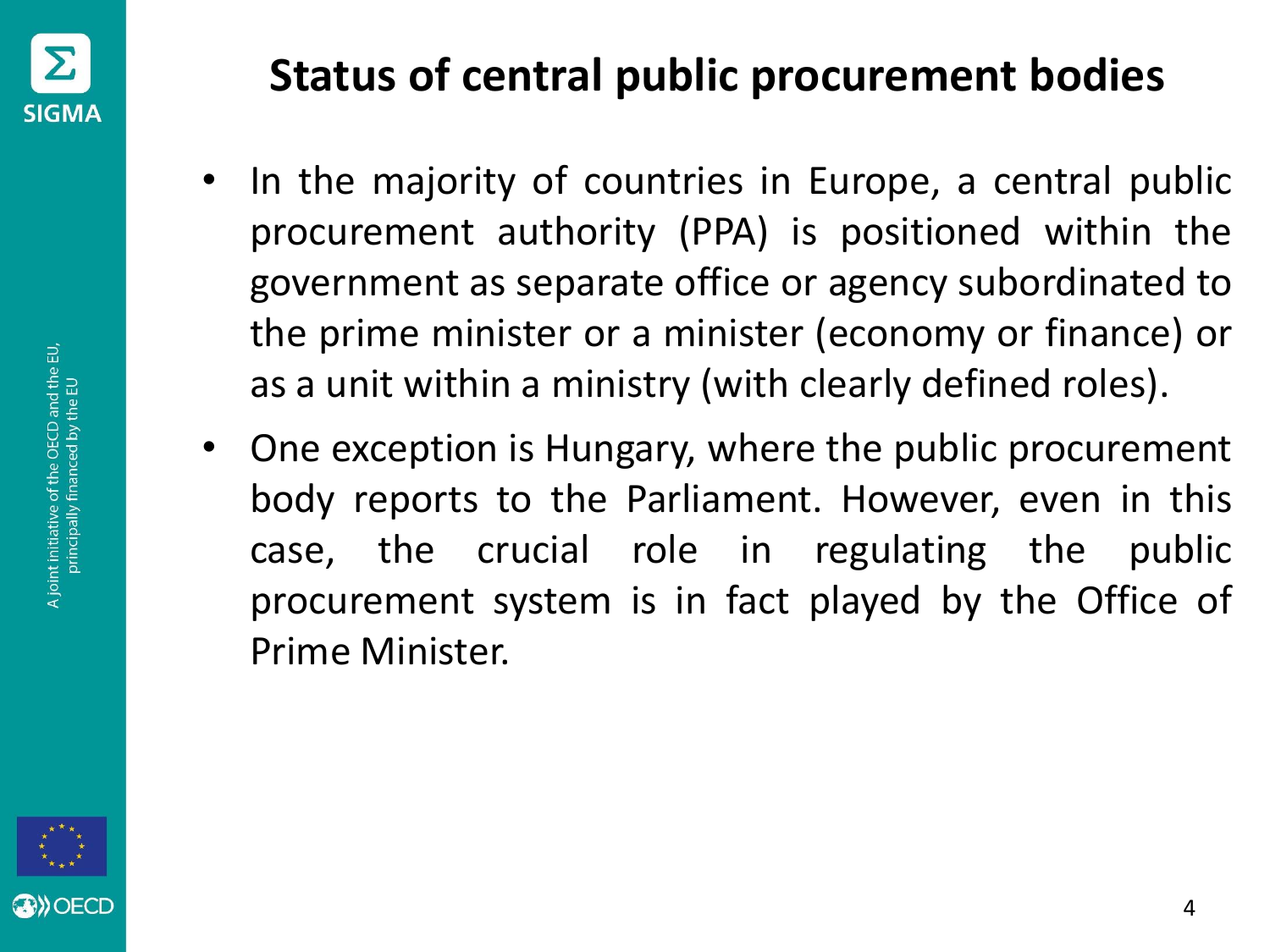

- designing national **public procurement policy** and strategy;
- supporting **strategic use of public procurement** to deliver sustainable, socially responsible and innovative solutions;
- preparation of legislation, both primary (law) and secondary (implementing regulations);
- preparation of standard procurement documents and other operational tools (tertiary legislation);

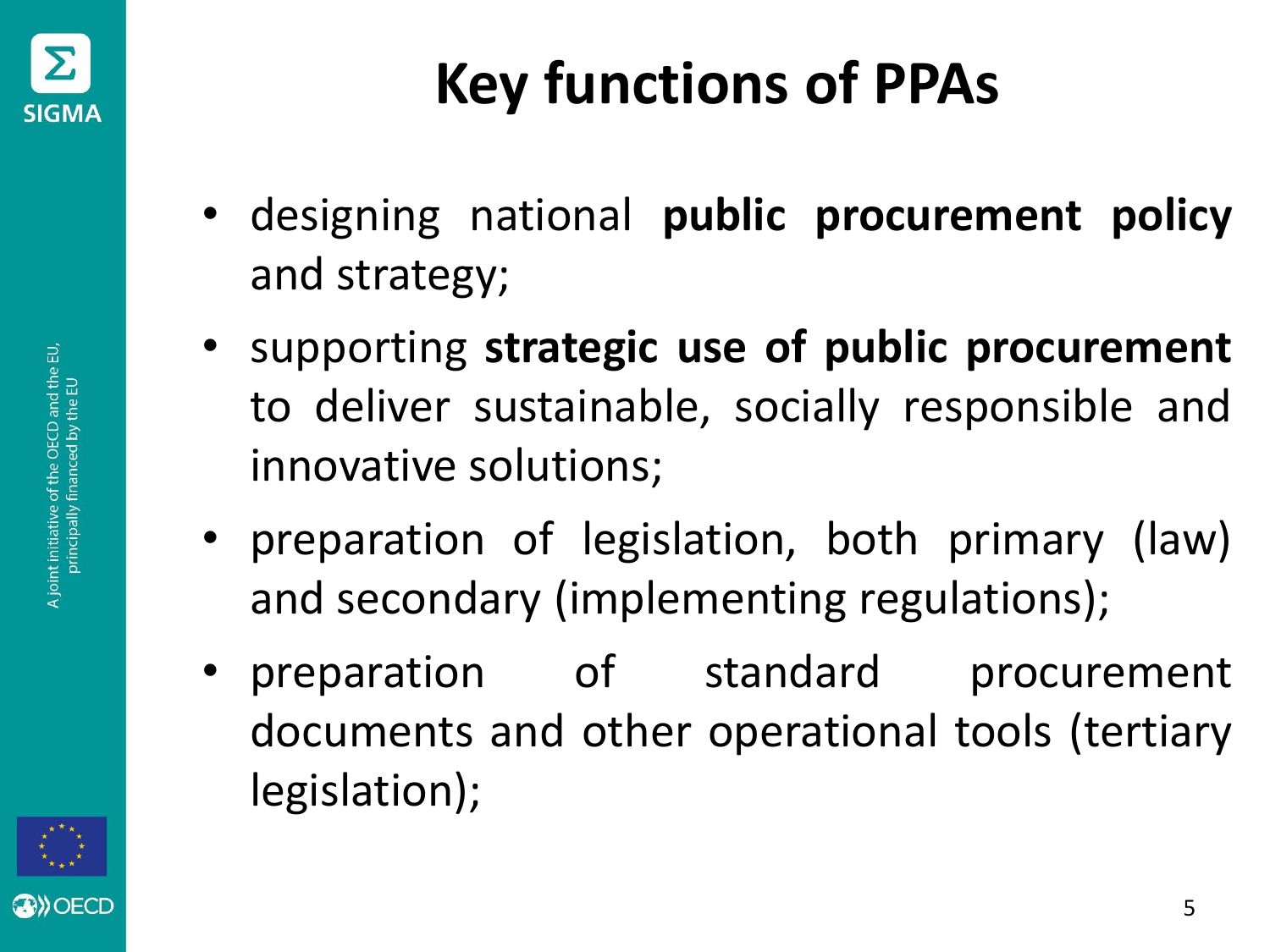

# **Key public procurement functions (2)**

- **providing support** to contracting authorities, economic operators and other stakeholders, by offering legal information, opinions and guidance;
- organising/maintaining/supporting the national procurement **training system** to increase professionalisation;
- facilitating the introduction, operation and development of **electronic procurement systems**;
- collecting and publishing **statistical data**;
- **control and monitoring** of the application of procurement rules by contracting authorities;
- **international co-operation** in the field of public procurement.

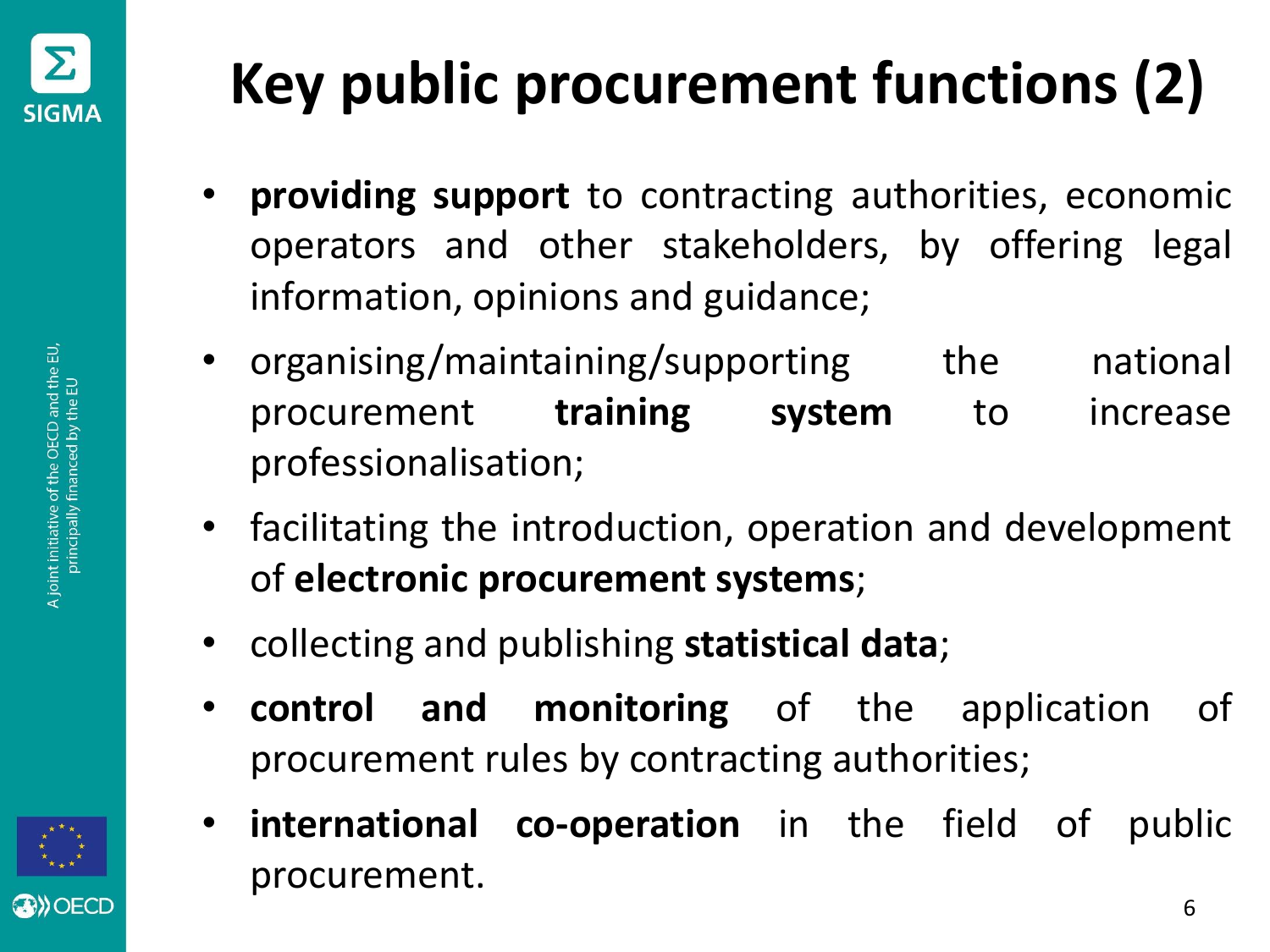

- creating national public procurement policy and strategy;
- preparation of legislation, both primary and secondary (implementing regulations);
- preparation of standard procurement documents which can be mandatory or optional in use;
- approval (ex ante) of selection of certain types of procurement procedures: single source procurement and other types of non – competitive procedures or more complex procedures (e.g. two  $-$  stage tendering)

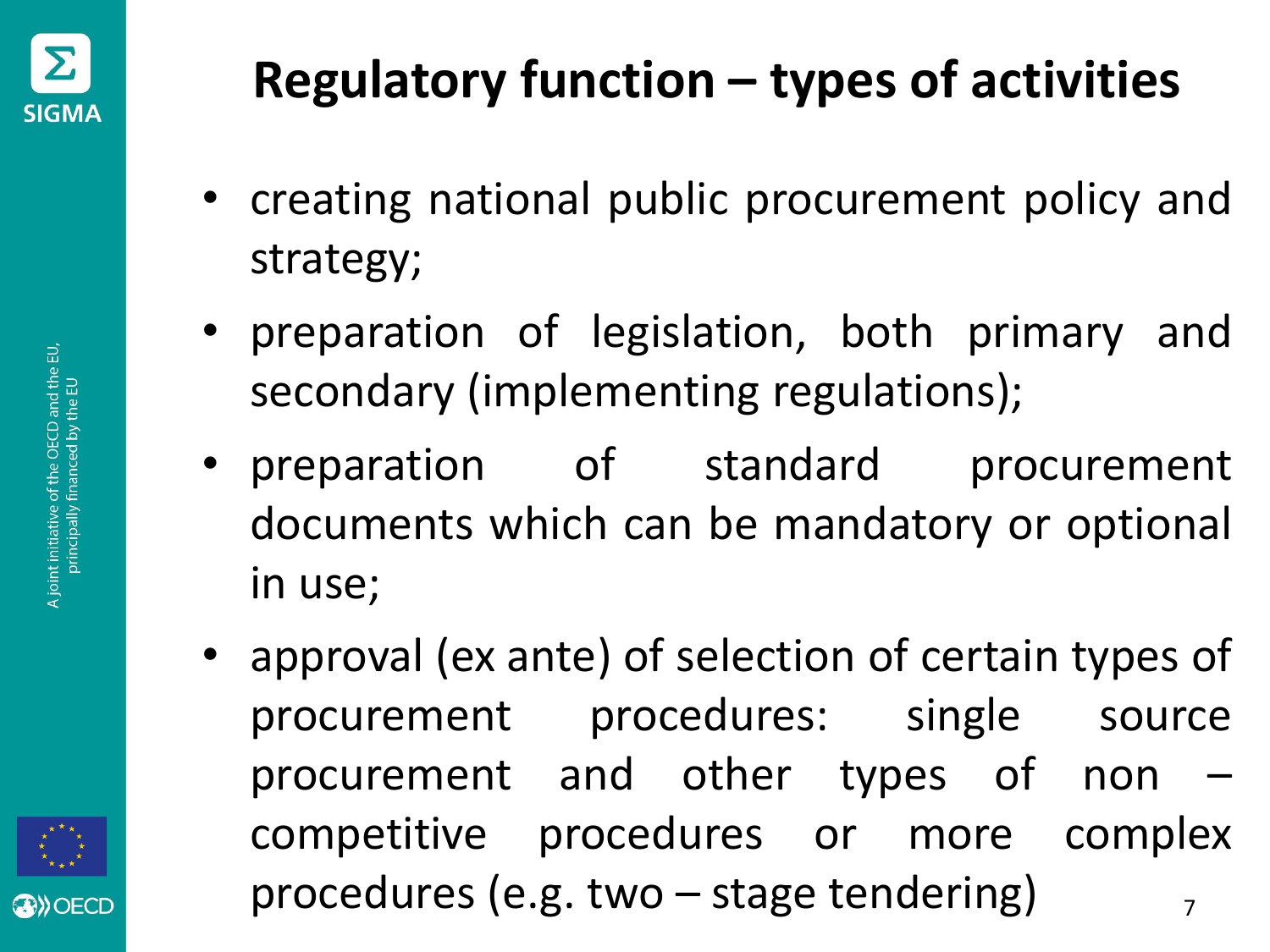

- **providing consolidated texts** of Public Procurement Laws (PPLs) and implementing regulations, and supporting commentaries;
- **notes, commentaries and interpretative communications**  on various aspects of public procurement;
- **answers** to frequently asked questions;
- legal **interpretations**;
- **help desks**, whether face to face, by telephone or online, providing legal and professional support to public purchasers on a day-to-day basis;
- **guidance, methodologies**
- **support** provided specifically to economic operators
- others 8

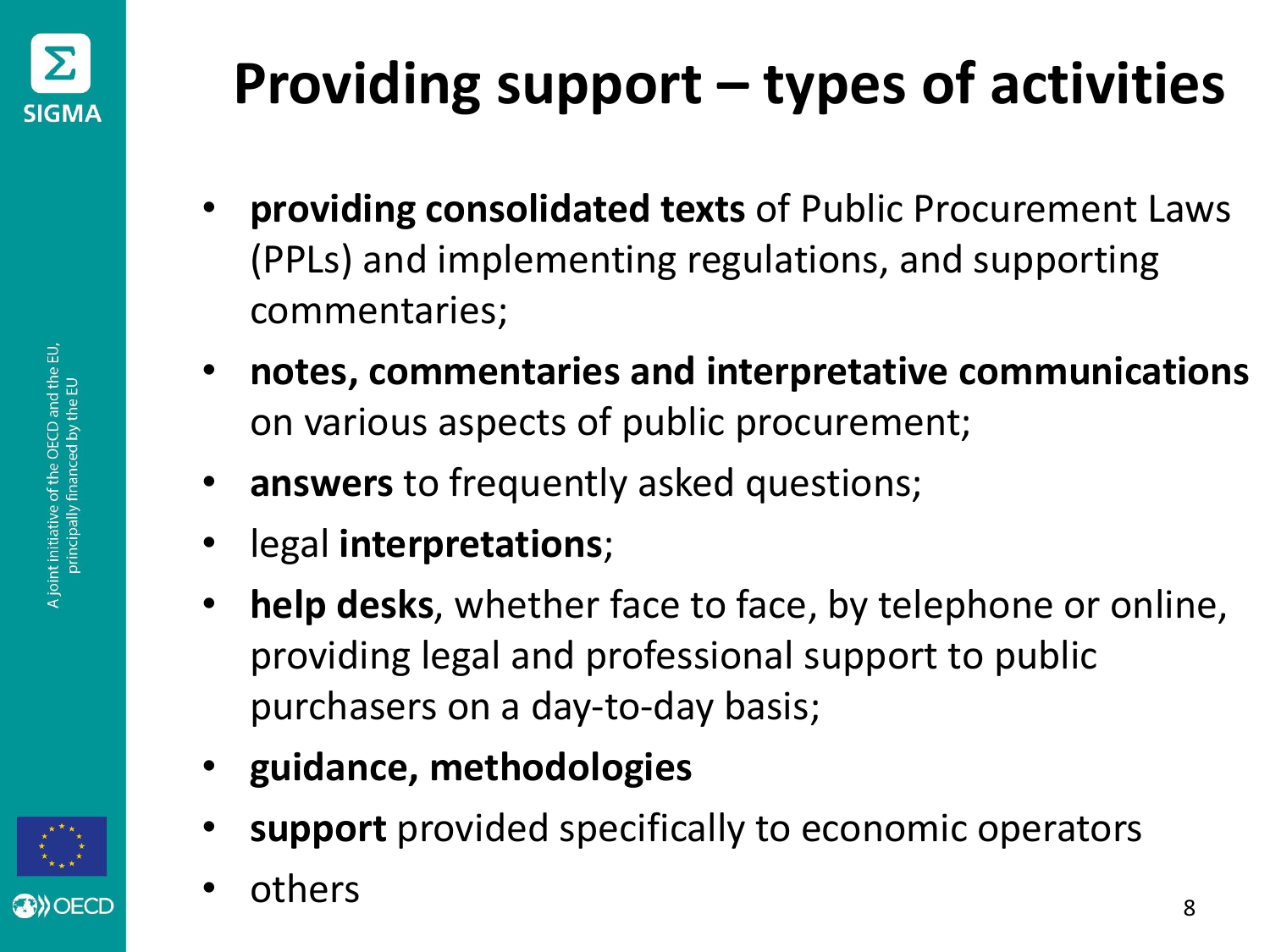

- Trainings organised and delivered by the central procurement institutions
- Trainings offered in co-operation with central procurement institutions
- Training of Trainers (ToT)
- Outsourced training
- Training provided by central purchasing authorities



• On line resources: repository of knowledge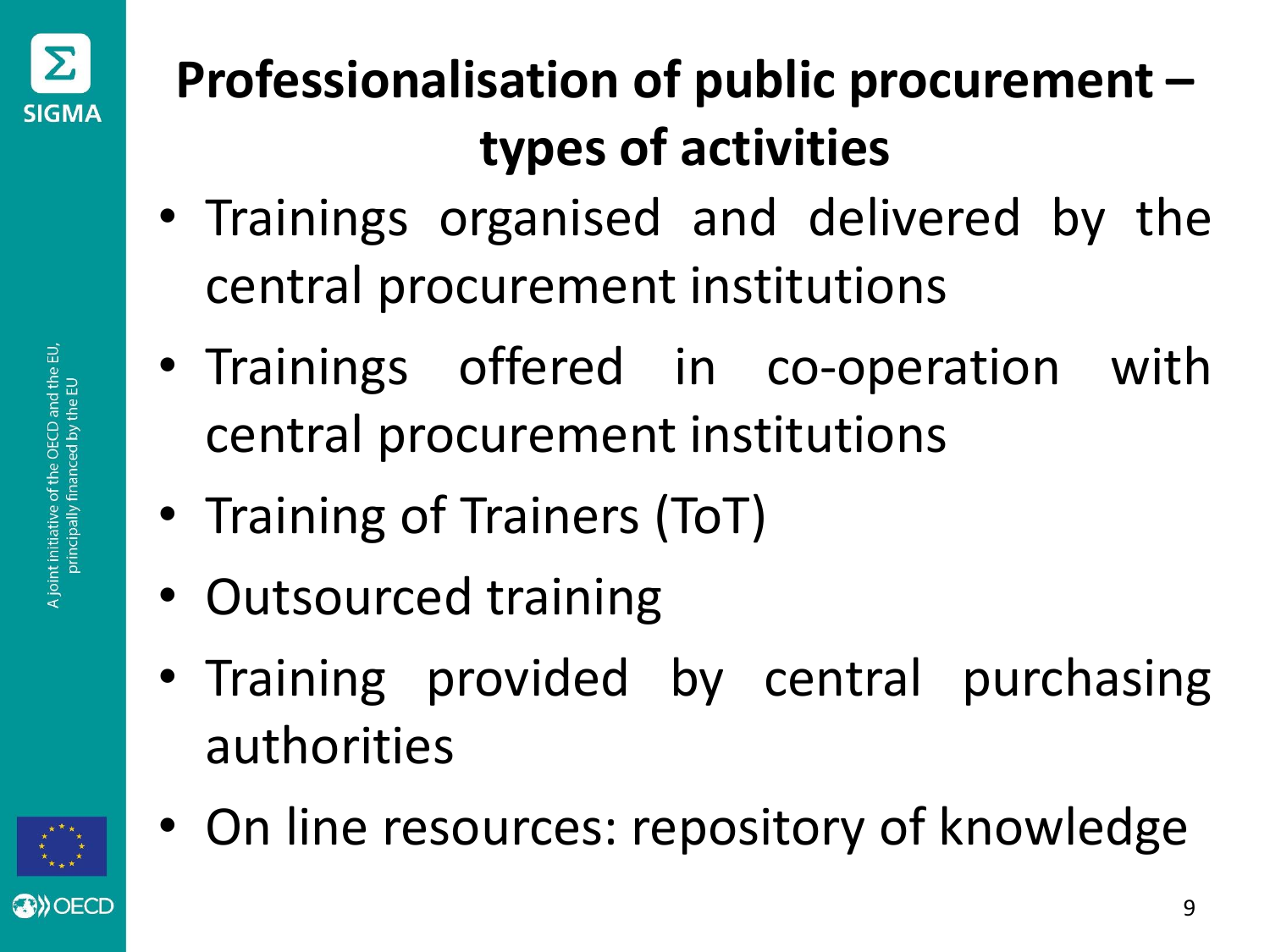

### **Monitoring/control of public procurement**

- **Monitoring**: observing, keeping track of and gathering data about performance; understood as a broad concept can also include more general systematic observation of the public procurement system, intended to evaluate the development and functioning of the system.
- **Control**: exercising power over, guiding and supervising the behaviour, tasks and activities of organisations or persons concerned.

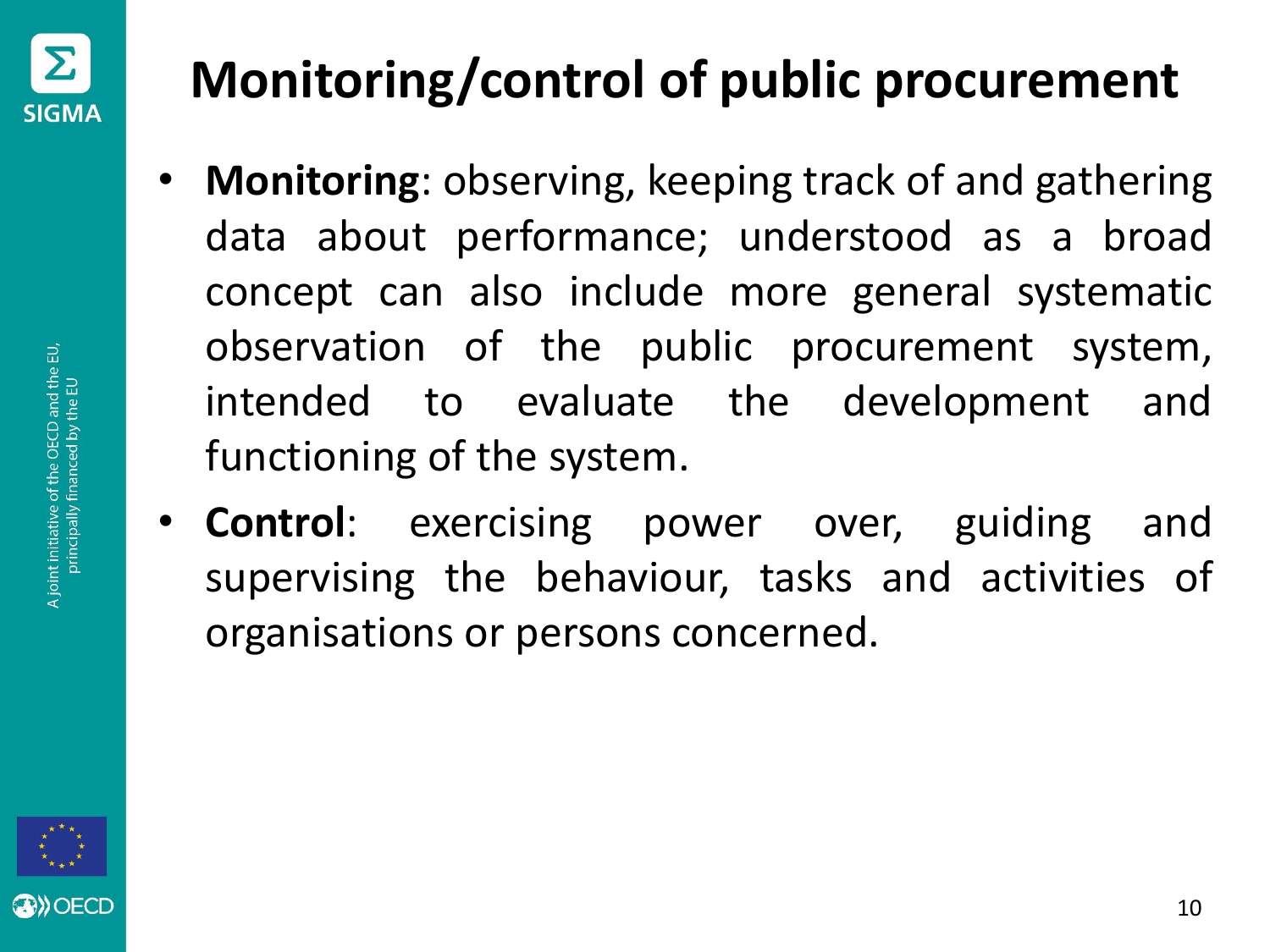

*1. ex ante* assessment of existence of grounds for application of specific procedure (usually non – competitive one);

*2. ex ante* [compliance] control of procurement before their publication/dissemination, or control of the finalised procurement procedure before the conclusion of the contract;

*3. ex post* [compliance] control of procurement processes initiated on the basis of requests from interested parties or on the *ad hoc* initiatives of central procurement institutions;

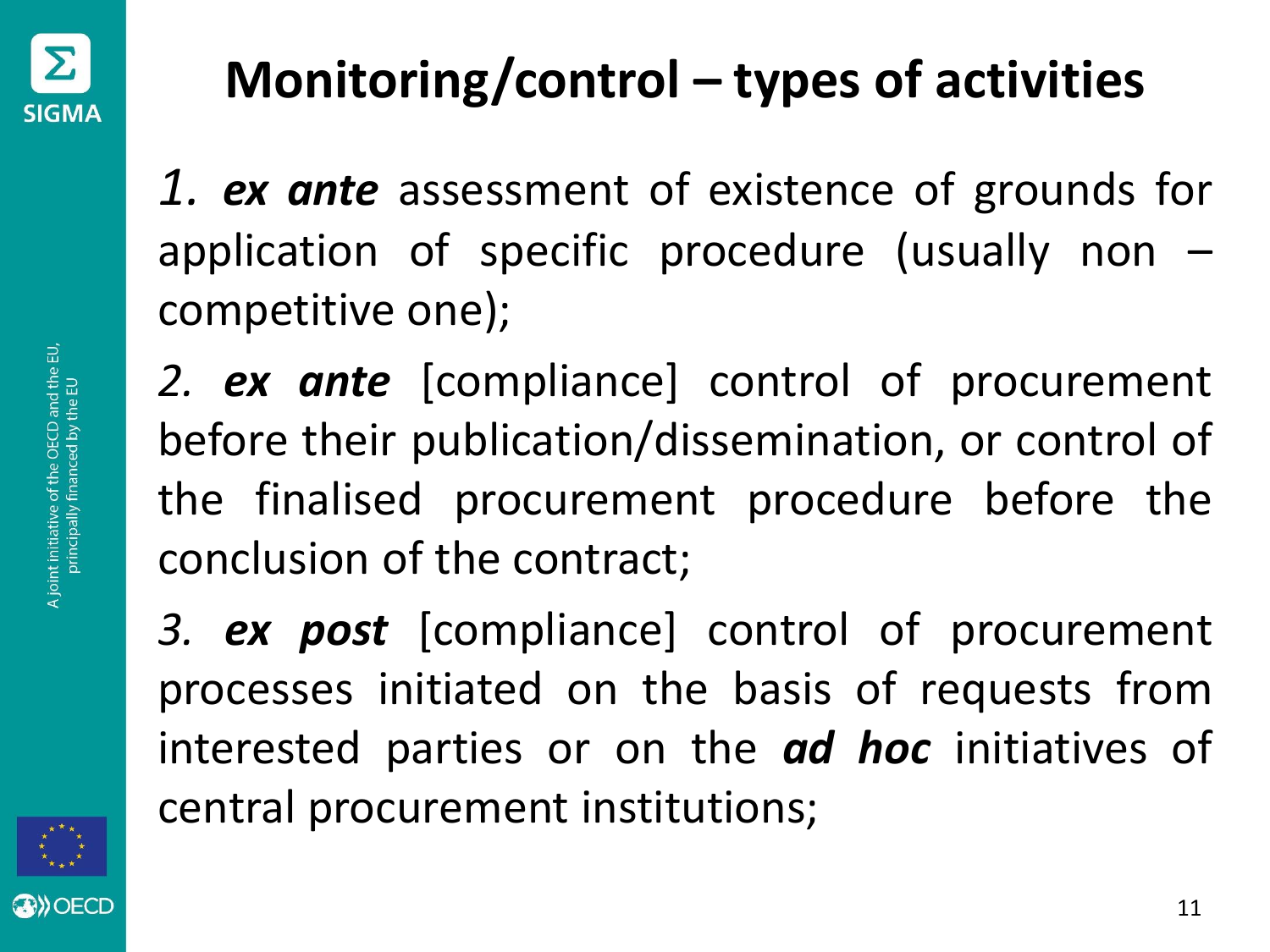

## **Types of monitoring/control (2)**

*4. ex post* control conducted on the initiative of central procurement institutions in accordance with plans of control (planned monitoring);

### 5. **monitoring of implementation** (execution) of contracts.